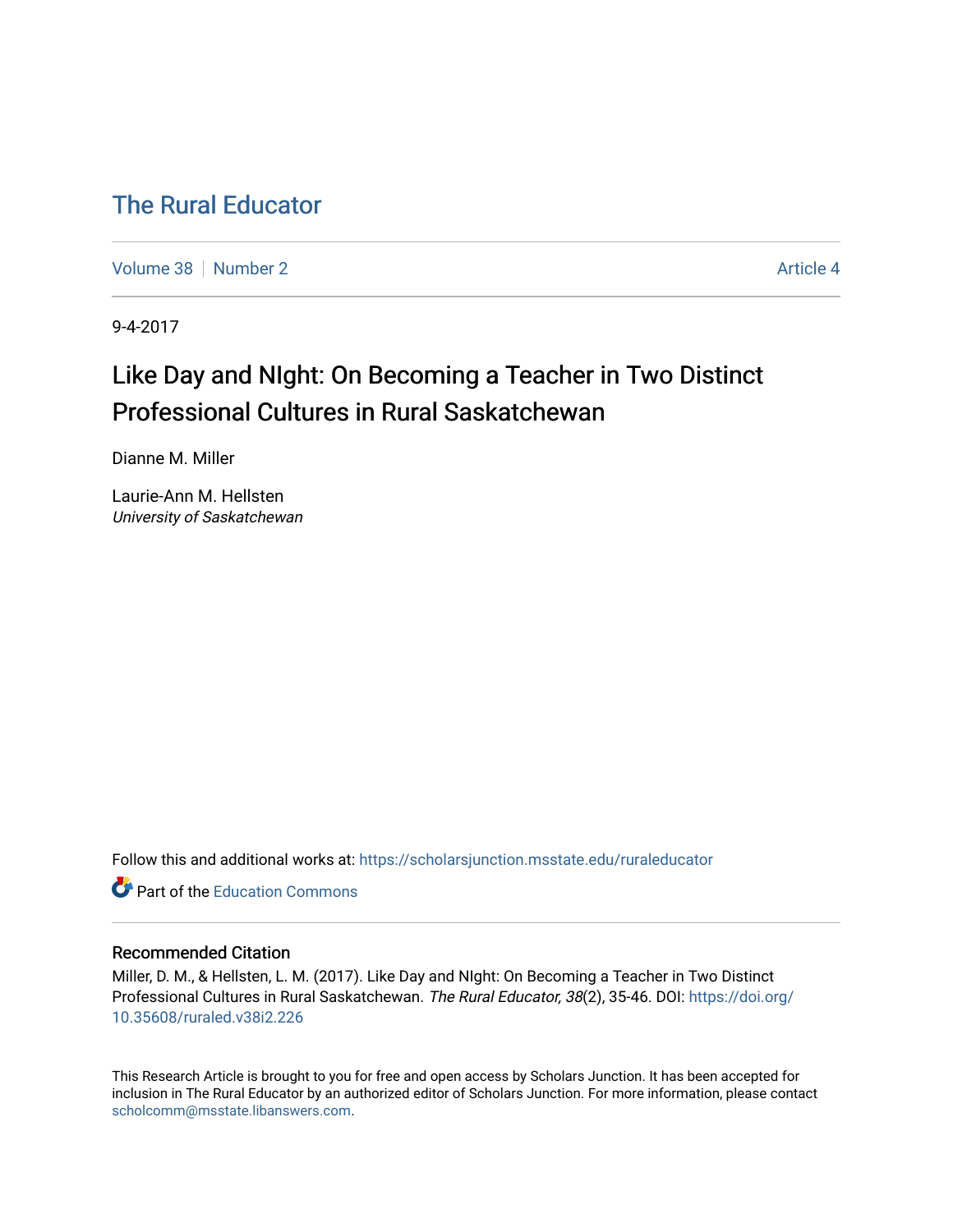# **Like Day and Night: On Becoming a Teacher in Two Distinct Professional Cultures in Rural Saskatchewan**

# **Dianne M. Miller**

# **Laurie-Ann M. Hellsten**

*University of Saskatchewan*

*Framed within ecological and institutional ethnography perspectives, and situated within a larger study of beginning teachers in the Canadian province of Saskatchewan, this paper focuses on the dramatically different experiences of one beginning teacher who happened to secure half-time contracts in two rural schools within commuting distance of one another. His account of these experiences and how he makes sense of them orient researchers to the broad social, economic, and material conditions that organize the mutually dependent work of parents and teachers. This analysis contributes to beginning teacher research by affirming the value of personal stories of learning to teach, moving beyond studies of individual adaptation to fixed notions of professional success, and opening to scrutiny the shared conditions of early and later career teachers as they are institutionally and discursively organized, thus promoting appreciation of the complexities of learning to teach attuned to variation in local rural circumstances.*

**Keywords:** beginning teachers, rural education, institutional ethnography, professional enculturation

This paper focuses on David [pseudonym], a first-year teacher in rural Saskatchewan, whose luck in getting part-time contracts in two dramatically different schools raises new questions for scholars concerned about the experiences of beginning teachers, professional school cultures, and the relationship between school and community in rural contexts. With part-time contracts in two rural communities in his first year, the differences in his teaching experiences seem to have to do with socioeconomic circumstances, impending school closures, administrative leadership, and relationships with parents more so than with rurality. Nonetheless, his teaching story offers riveting glimpses into diverse teaching and learning worlds located only a few miles apart. As researchers, we are reminded of the particularities of rural experience which eschew generalization, and become attentive to the larger social relations that organize the work of teachers.

In focusing on a single beginning teacher's story, we are guided by the theoretical work of sociologist Dorothy Smith (1987), who considers the "everyday world as problematic" (title). Her pioneering institutional ethnographies take up individual experience as a "point d'appui," or point of entry into understanding how an experience is embedded in the extended social relations that both

constitute and organize it (p. 159; see also Griffith & Smith, 2005).

Her approach relates the local and particular to the generalized and abstract relations that are often invisible determinants of an individual's experience. While we are not producing an institutional ethnography, we are alert to the ways David's experiences in the two schools are organized by relations and discourses outside of them. As well, following Costigan (2014), we draw on the notion of the ecological as a conceptual framework; that is, we see the "process of teaching as an emotionallycharged, and politicized decision that is negotiated through autobiographical, educational, social, and ideological ecologies or landscapes" (p. 6). In other words, David's story offers revealing indications of the wider world or "unique habitat" of teaching (p. 3).

We draw on data from a two-year crosssectional study on the early career paths of beginning teachers in the Canadian province of Saskatchewan undertaken by a research team from one of the province's teacher education programs in conjunction with the teachers' federation. Through analysis of data collected by survey and case study, the overall goal of the study is to track employment patterns among new teachers including retention rates; to develop a sense of the work-related activities of new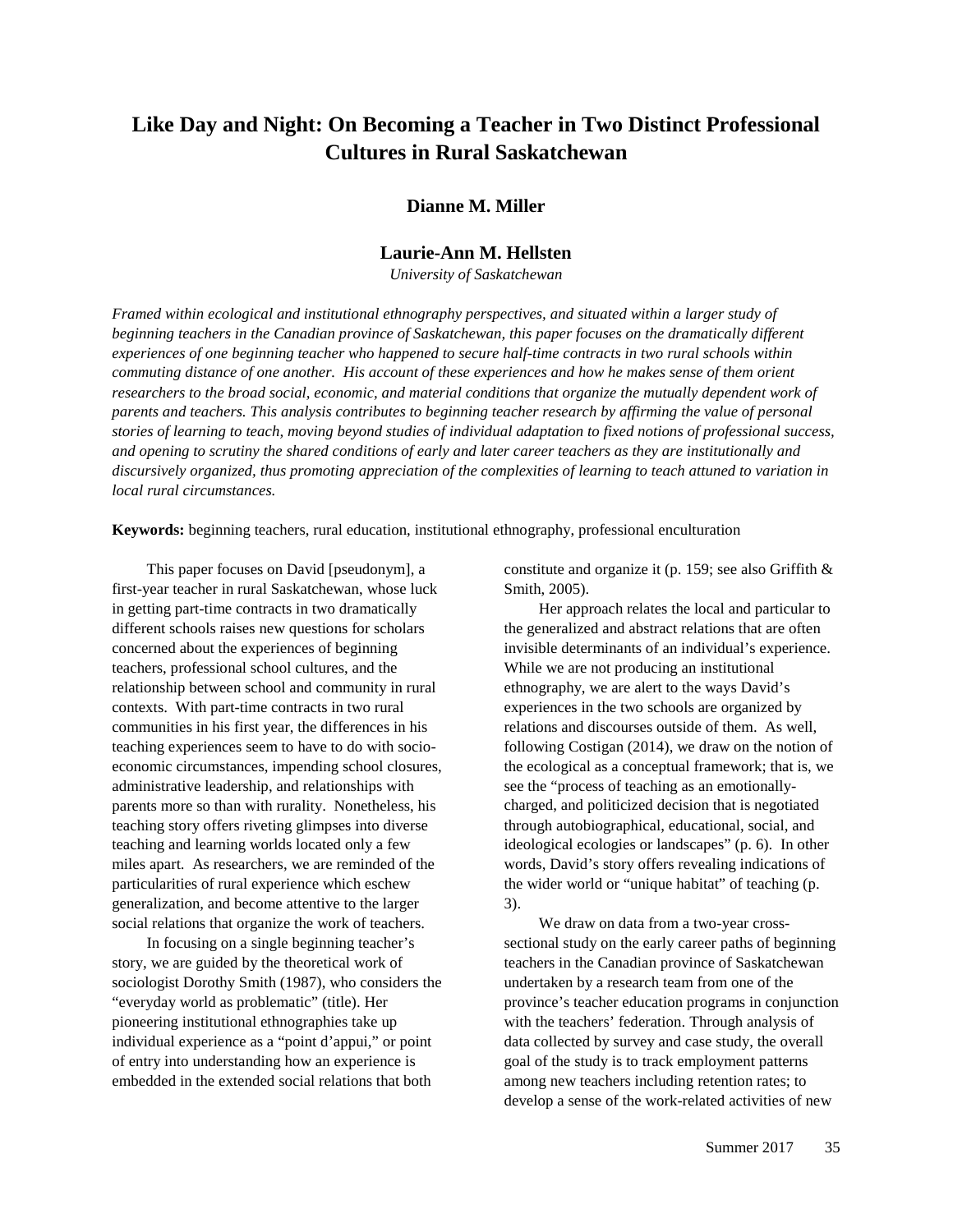teachers and the relationships that affect their early careers; and to develop an understanding of how they are socialized or enculturated into the profession, including their perceptions about the supports and resources necessary to facilitate this critical transition. The study is prompted by concerns rife in Canada and the United States with regard to high attrition rates in teaching, especially amongst new teachers. These rates vary depending on the source, how measured, and the locale, but some estimates in the United States indicate close to 50% of new teachers are no longer in the profession after five years of teaching (Okhremtchouk et al., 2015, p. 332; Gourneau, 2014, pp. 299-300; for an international review, see MacDonald, 1999). Moreover, those who give up without finding a job in teaching are generally not tracked. Concerns about the economic and social costs of teacher attrition have stimulated varied research into the work lives of early career teachers and professional induction practices. A ProQuest Education database search using the terms "beginning teachers" and "retention" or "induction" yielded 1500 results in scholarly journals since 1994 when research in this area began to accelerate.

In addition to a comprehensive survey of beginning teachers who graduated from the same university over a two-year period, twelve in-depth interviews were conducted using maximum variation sampling to provide insight into a diverse range of experiences: male, female; urban, rural; elementary, secondary; northern and band-operated schools.<sup>[16](#page-2-0)</sup> Analysis of these interviews following the guidelines offered by Braun and Clark (2006) and Boyatzis (1998) reveals themes which are corroborated in the literature reviewed by Fantilli & McDougall (2009); i.e., challenges include students' diverse needs and behavior, heavy workloads and time management, relationship with parents, insufficient resources, and maintaining "personal sanity" in what are often isolating and difficult circumstances (p. 815). These concerns are not all that different from the "negative workplace stressors" revealed in a local Saskatchewan study that included new and veteran urban teachers, indicating that the challenges associated with the complex work of teachers are not just issues for those at the start of their careers (Martin, Dolmage, & Sharpe, 2012, 18-20).

Beginning teachers in rural Saskatchewan identify additional challenges related to acceptance in a community, understanding the community, social isolation, overlap between their personal and professional lives, as well as fewer resources and a heavier workload related to their geographic location (Hellsten, McIntyre, & Prytula, 2012, p. 13).

Competition for full-time permanent teaching positions is fierce in those areas of Saskatchewan deemed most desirable because of location in or proximity to an urban center. Beginning teachers speak of finding positions because of the demand for their particular subject area (e.g., French language) or because connections fostered through either their internship or relationships netted them an interview (backdoor). Several have begun with temporary contracts and relay the mantra that they will say "yes, yes, yes" to everything until a permanent contract is attained. Many participants comment on the hectic pace of their schedules and how teaching and related activities (coaching, planning, extra-curricular) absorbs all of their time ("24/7"). Several take no time for coffee breaks and eat their lunches on the go. Many are critical of formal mentorship programs they are "full of crap" "don't work," or are likened to surveillance mechanisms—but all have sought and valued support from other teachers and/or from their own families. Administrative support or the lack of it looms large in their stories and appears to be a critical variable in their outlook and sense of hope. And while they do not necessarily imagine themselves teaching their whole lives, they talk about teaching in the language of the heart (Draper, 2000; Gruwell, 2007; Intrator, 2002; Palmer, 2007)—being there, in front of the class, in the gym, working with kids, 'getting it', helping them 'get it', giving back all talk about teaching as engaging vital aspects of their being and calling forth a larger self that transcends the mundane aspects of their jobs. Their language resonates with the positive aspects of teaching reported by Martin, Dolmage, &Sharpe (2012, pp. 20-21).

Given the nature of employment availability in Saskatchewan, some new teachers like David secure part-time teaching contracts in more than one school. Like him, they may find themselves teaching in two schools with very different demographics and

<span id="page-2-0"></span><sup>&</sup>lt;sup>16</sup> Bands are a structure of governance for First Nation peoples regulated by the federal Indian Act; band-operated schools on reserves are funded federally through Band Councils or First

Nation Education organizations (at a reduced rate in comparison to provincial schools) and administered by the band. See "First Nation Elementary and Secondary Schools," n.d.; Angus, 2015).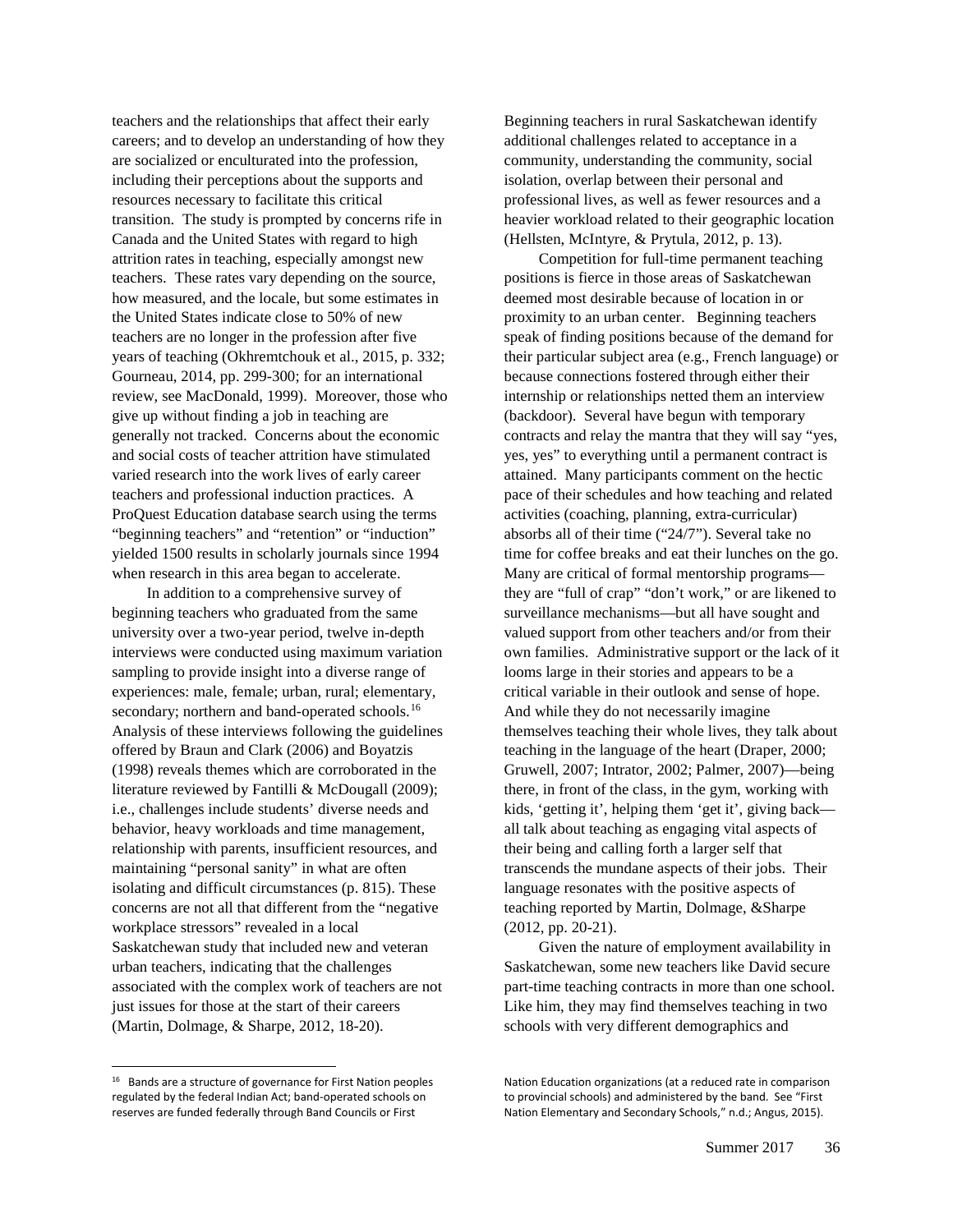professional cultures. Much of the literature on early career teachers focuses on how they integrate into the prevailing school culture more so than on investigations of the dynamics of that culture and its receptivity to new teachers. While schools function at various points on a spectrum of "effectiveness" and "school improvement" (see Creemers & Reezigt, 1997; Renihan & Renihan, 1989; Renihan & Renihan, 1991; Hajnal, Walker, & Sackney, 1998; Trujillo, 2013), study of the beginning teacher's individual struggles and successful (or not) adaptation often takes precedence over analysis of the institutional milieu and the material conditions of teaching that shape a beginning teacher's experience (see, for example, Gourneau, 2014; Hebert & Worthy, 2001; Okhremtchouk et al., 2015; Romano & Gibson, 2006; Zepeda & Ponticell, 1997) ; Van Zandt Allen, 2013). When immersed like David in two distinct rural school cultures, the institutional context is brought into sharp relief. How does he make sense of these diverse school settings and their different expectations and demands on his expertise and resources? How does he explain these differences? And what might we who educate and work with beginning teachers in rural contexts learn from his story?

#### **Provincial Context**

Saskatchewan is a sparsely populated midwestern province  $(651,900 \text{ km}^2)$  bordered by Manitoba to the east, Alberta to the west, the Northwest Territory to the north, and Montana and North Dakota to the south. About forty per cent of the entire population (1.13 million) is distributed between the two major cities, Regina, the capital, and Saskatoon, the larger urban center (Statistics Canada, 2011). Agriculture and resource extraction (oil and gas, potash, uranium, timber) are the major economic drivers (Statistics Canada, 2015). Globalization has steered agriculture away from the locally-owned family farm towards corporate farming, a trend which accelerated in the 1990s (Wittman, Desmerais, & Wiebe, 2011). As is the case for much of Canada and the US, the rural settler population is dwindling as young people migrate to the cities or other areas of increased employment opportunities (Ares Abalde, 2014; Bollman & Clemenson, 2007; Tremblay, 2001; Smith 2002). Rural schools which historically emphasized preparation for rural life now groom students for mobility. Sociologist Michael Corbett

(2007) names this phenomenon in rural education as "learning to leave" (pp. 1-6).

In the early 2000s, longstanding concerns about equity and efficiencies in funding and education services in Saskatchewan ignited the political will to mandate what many considered a long overdue major re-structuring of school divisions. From 2004-2006, there was a reduction from 81 to 28 school divisions (Kirk, 2008). A two-year moratorium on school closures during the re-structuring period ended with announcements of several closures attributed to declining enrollments because of lower birth rates and migration to urban areas (Oncescu & Giles, 2014, p. 296; "Sask school divisions," 2007). Since 2008, while Saskatchewan has experienced steady population growth, it is unevenly distributed throughout the province. The specter of school closure still looms large in rural school divisions distant from urban centers.

#### **David's Day and Night**

David, a participant in the 25-34 age group who graduated from the province's largest university as an elementary teacher, is one whose plan to become a teacher, like many in his cohort, took time to come to fruition. His was not a straight path, nor did he set out with surety:

When I came out of high school, I tutored math quite heavily and really got the idea of getting someone to learn something was a lot of fun and stuff. Went to university for awhile thinking I'd get my math degree and then teach high school math and then got into my second semester of math and went, yeah, I don't want to do this anymore. So I left university for quite awhile and started working at a golf store and part of the golf store was teaching golf lessons but after about six years of being there, I really started to look into the mirror and said 'is this what I want to do for the rest of my life?' Well my wife said, "What do you enjoy the most?" and I said I love the golf lessons. I said there just was no doubt about it; it's my favourite part of the job. And she said, "Well how do you make that work in real life?" And I went, I don't know. You know, there's just two choices – being a golf pro which is actually maybe even a harder life than a retail golf person or going back to what I originally thought I wanted to do which was teaching. So, you know I kind of went back to university and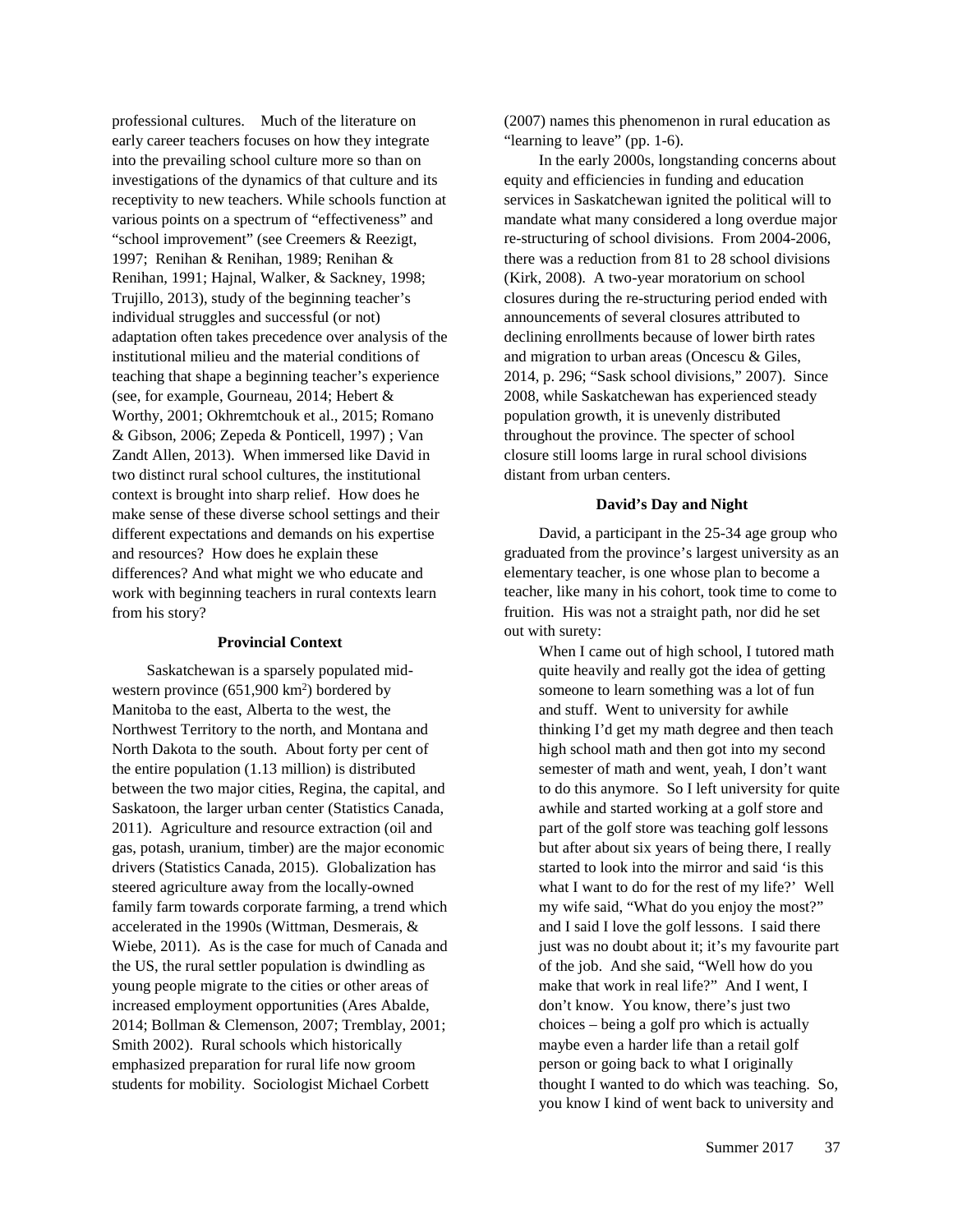started taking the classes to do it and then, you know, still kind of unsure until....[in a kinesiology class] we got to go into a school to teach and part of it was a practicum, you know, go, go, go. From the moment I hit that gym and was teaching, it was like there's just no doubt that's where I wanted to be.

Once he graduated, David secured full-time work with replacement contracts at two schools. He acknowledges that acquiring full-time work the first year is unusual in these tight times, and attributes his success to his "backdoor channels"-- that he had made a good impression as an intern in one of the schools that subsequently hired him, that he taught one of the superintendents in a sports context, and that he was known in the system through his wife, also a teacher, who has, in his words, more of a "normal look for a teacher who just graduated"; that is, a history of substitute teaching and temporary contracts. David teaches the same grades and subject (not his teaching area) in both schools on alternate days. He appreciates that his planning time is virtually cut in half and that he can correct mistakes or make adjustments as he teaches the same material a second time. He regrets not teaching his primary subject, Phys. Ed, and has gladly taken on coaching team sports as compensation, but anticipates that these extra-curricular activities will not combine well with his new responsibilities as a father:

> Because I mean, I got through with the bulk of the first year, kind of having my own time to do things. And now my time isn't my time anymore. Yeah, that would be one thing. That idea of, well okay now I'm a dad, you know, I don't want to spend weekends at tournaments.

While David teaches the exact same grades and subjects, his experience is dramatically different in the two schools. Both are rural schools within 20-25 minutes of an urban centre. The K-8 school is located in "the middle of a field" in a relatively affluent community of "big farms" and has over a dozen teachers for about ninety-five students; the other school (Grades 5-8 with 3.5 teaching positions) is in an economically depressed town of 200, where "you are seeing the downside of small-town Saskatchewan."

The latter school is viewed as having a high percentage of students with special needs who have not been diagnosed and thus do not receive additional support with teaching or educational assistants.

Behavioral issues in the school are also seen to be on the rise as the decision date regarding school closure nears. In David's estimation, the community's displeasure with the anticipated school closure heightens tensions with its teachers: "... right now parents in that school are not loving us and ... you know, everything that goes around that and I think...I don't know if I quite expected that. That kind of an issue, it's dealing with parents."

Relationships with parents figure strongly in David's comparison of the two schools. The parent council of the smaller 5-8 school is described as "dysfunctional," while the "highly effective" parent council of the other school had raised several thousand dollars to enhance classroom learning through technological innovation.

"Effective" is the word most often used in David's description of the K-8 school: "Look up how what an effective school is supposed to be and there's your model for it." In elaborating the characteristics of this particular effective school, David speaks of striving for excellence, high expectations, teacherinitiated innovations, pushing the boundaries, community support, and strong administrative leadership. He refers to teachers sitting around a table in the staffroom discussing new teaching methods. He gives an example of a teacher developing a student-led parent interview as a successful and carefully planned innovation. He stresses parental support of teacher initiatives and how any problems are "alleviated fairly easily" with a talk to the principal.

By contrast, in the 5-8 school which is understaffed by comparison, the teachers are most often described as stretched thin, tired, worn out, and dragged down. For David there is a different energy to his work in the two schools. Whereas in the K-8 he is always "pushing the boundaries," in the 5-8 school, "it's more about just getting the day done." A sense of being under siege permeates his description of teachers always having to justify everything they do to every parent and this feeling is apparently reflected in the wider community: "…the motto of the town is let's just get through till the end of the year, because we don't really want to take the parents on anymore." With such a small staff, there is little opportunity for group discussion or planning or even quiet self-reflection about how things might be done differently:

> I think a lot of it just absolutely just has to do with teachers being spread too thin. It really is.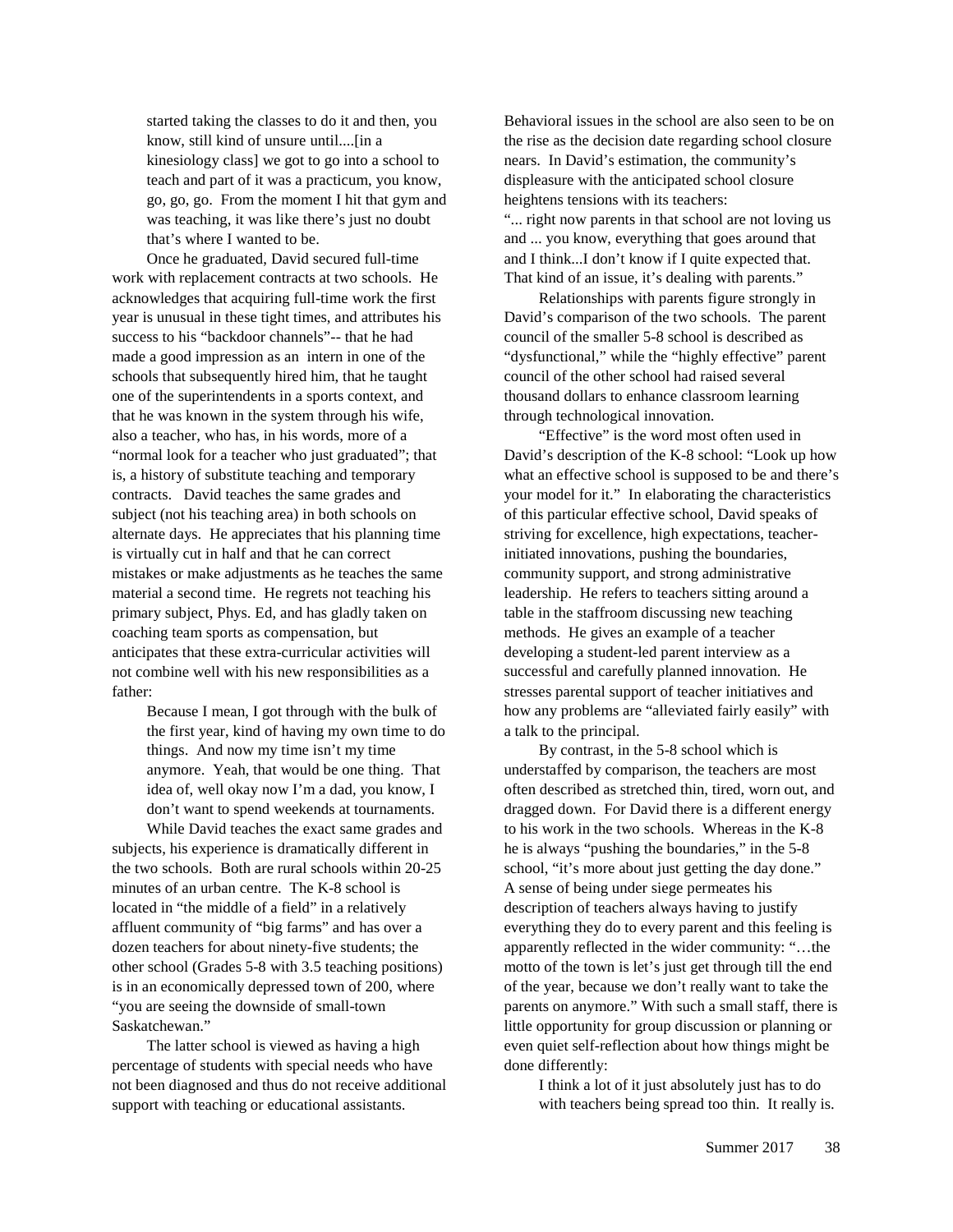You know, you go home at the end of day, you're exhausted. Haven't had time to sit down and rest at all through the day.

Interestingly, the norms and expectations of each school are not communicated directly but are quickly internalized and made manifest in the teachers' practices. David reflects on his different work behavior in each school:

> ...You know every teacher is there [K-8 school] by 8:15 in the morning. The other school, as long as you're there by 8:35am when the kids roll off the bus. The K-8 school, no teacher leaves the parking lot until 4pm. The other school, there is a teacher there that is chasing the bus basically and by that I mean, you know, the buses leave at 3:05pm, she's out of school at 3:10pm. So I mean, where that came from again, I don't know, and I really don't. I mean, other than, you know, if you look at the one school [K-8]... the teacher leaders, you know the ones that ... everybody looks to in the school, do that. So whether it was just something that was kind of handed down from them over the years or you know, a principal at some point said you guys can't leave until that time, I'm not sure. But I do know that... if you look at the one school, I get there at 8:00am every morning, the other school…I get there at 8:15am.

David's particular situation brings to light a fascinating instance of professional enculturation. His reading of the two school environments produces a differential set of norms, values, and expectations and he adjusts his attitude and behavior accordingly. He works to make sense of these differences within the parameters of the discourses readily available to him and the very limited time to spend in reflection, study, and dialogue. He feels unprepared "to deal" with parents, particularly those who are in opposition to the division's plan. He is aware of the socioeconomic differences in the two communities and some of the ways that these are manifested (more and better resources in the more affluent K-8 school; kids with little or no lunch and/or kids who are less school ready and compliant in the poorer school). He draws on particular courses in his preservice education to describe his understanding of the culture of the schools and relates school effectiveness in part to strong administrative leadership.

His articulate reflections on his work lead the research team to reflect on our own work as teacher

educators and professional support providers. One reason our interest is especially piqued is that these two diverse work experiences reveal the complex nexus of relations amongst school, community, parents, and the economy that we work to theorize. For example, how are parents positioned with respect to their children's education: are they perceived as 'partners', 'allies' 'objects' or 'obstacles' in the process? Do educator practices confirm or belie the stated intent with regard to parents? With whom does power reside and how is it brokered? While parental involvement is espoused in most current forms of schooling and especially so in those which come under the rubric of community education, researchers such Amendt (2008) and Pushor (2007a and 2007b) ask who is setting and carrying out the agenda. What does it mean to share real power with parents? And how do educators engage authentically with parents who are marginalized by the wider society and who may feel fear, anger, and distrust as a legacy of their own school experiences?

Much of David's description of his work experiences in the two communities revolves around relationships with parents. In the more affluent school (K-8), he has few problems with parents and these relate more to extra-curricular than classroom issues:

Actually, probably my biggest problem with parents comes more around extra-curricular activities than it does around the actual teaching in school. You know, well you're being too competitive, you're not being competitive enough. You know it kind of falls into there.

In the poorer community, relations with parents are strained. Teachers are focused on getting through the day and the year. It is difficult for David to judge how much the possible school closure is responsible for this negativity although this presents itself as ready-made and readily subscribed to explanation:

...mom and dad aren't real happy right now with the school board and it's really filtering into the kids...You know, the kids definitely are getting harder and harder to kind of settle down and stuff. I mean, you know, I'm a new teacher there, but talking to the other teachers--it's just- -there's a definite change.

Issues of irresponsibility and lack of respect for one another are noted in this school (5-8). Several students are suspected to have ADHD. There are no special needs supports in place.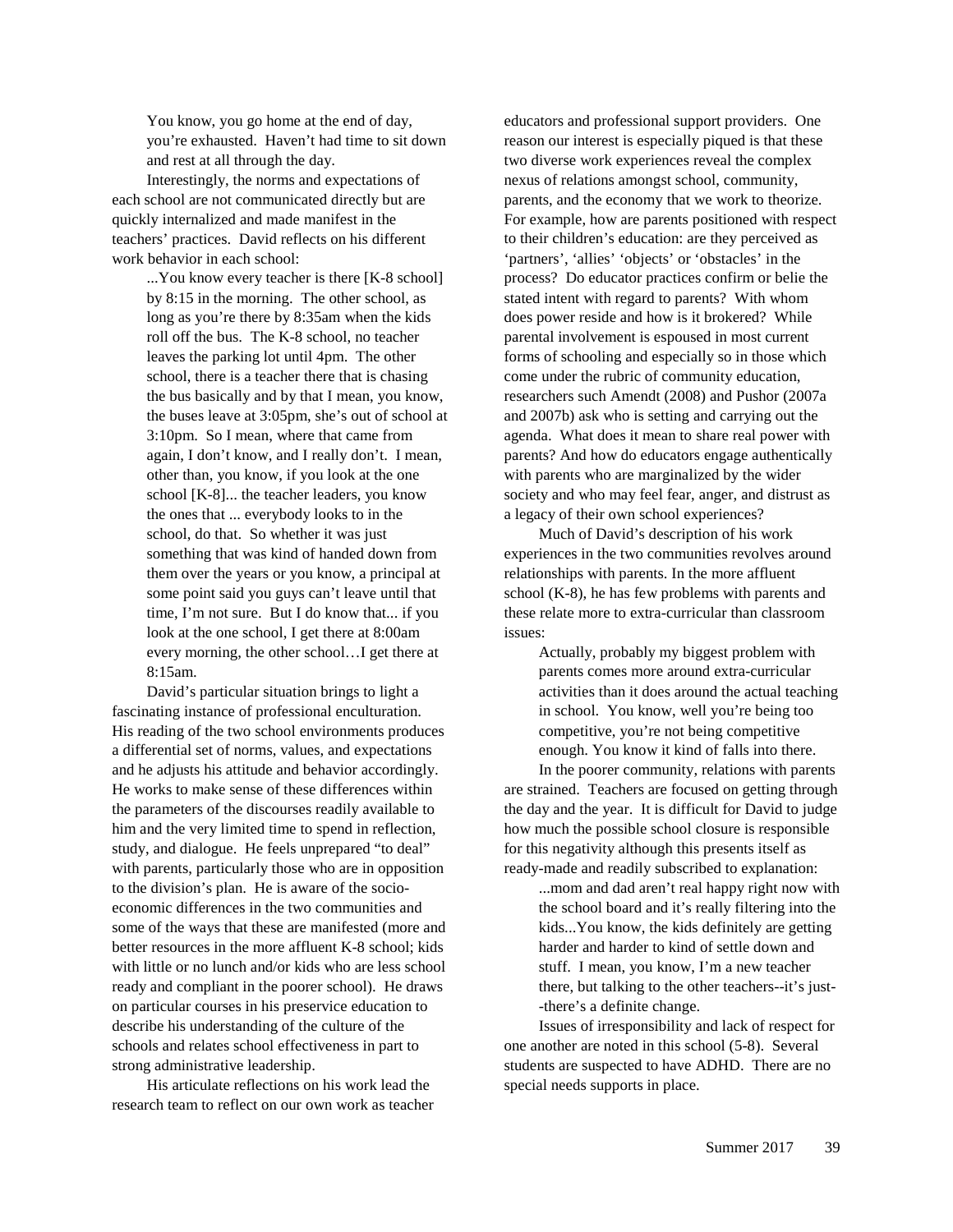I'm not sure what's happening. Whether it's mom and dad not following through on the signing of the papers or if it's [Ministry of Ed] changing of what is high cost now and stuff. You know we have a lot of behavioral problems in that one school [5-8] whereas the other one [K-8] I don't have that.

Interestingly, there are limited extra-curricular activities in this school because there are fewer staff, but this does not seem to be taken up as a contributing factor to the students' negative behavior:

I mean, in my one school [K-8], there's just not even a doubt that we, you know, enter every sport. I mean, girls and boys get into all the teams, we have extra clubs, eco kits, and things like that. And then at this other school [5-8] where we're 3.5 staff and we're responsible still for all the, you know, EA [Educational Assistance] or STF [Saskatchewan Teacher Association] reps and all that type of things that go along with it, you know, for the extracurricular stuff, there's not a lot of time left for the teacher to do this stuff.

"Across the board" he finds the hardest situations with parents to be ones where they take the child's side, dismissing the teacher's concern: "And you know mom and dad have to be their child's biggest advocate but at times they just don't understand that, you know, we are not lying to them. We are not here intentionally to hurt their child."

While David uses the gender-neutral term "parents," and sprinkles his talk with "mom and dad," when asked he notes that "very rarely is dad the leader of anything. You know dealing with school stuff, it's the wife 99 out of a 100 times you're dealing with." His main contact with parents is with mothers who do not work outside the home:

> Very rarely do I get into it with the dad or really have any discussions. I have to think actually. No, never once did I have a problem with the dad...the [moms] that aren't working are probably the ones that, you know, everything kind of revolves around the kid. So, I mean they're always trying to know what's going on, what's happening in school.

Since the interview with David, the 5-8 school has closed and researchers have lost the opportunity to investigate further the dynamics of this particular community as they play out in the work lives of beginning teachers in rural settings. Yet this glimpse into one beginning teacher's experience in two very

different schools raises important questions and speculations that turn our gaze to the broader social and material conditions that organize teachers' work.

### **Discussion**

The syntactical pairing of 'to deal with' and 'parents' occurs a lot in everyday talk among teachers and teacher candidates. What can we learn by examining the language we use to describe these relationships? To 'deal with' something connotes taking measures with respect to a problem or person to rectify a situation. Teachers' interaction with parents is 'dealing with'. The agent is the teacher; the object of the action is the parent (usually the mother). Parents are positioned outside the sphere of day-to-day action in schools and their entries into that sphere are treated as intrusions, their questions as demands for justification. Teacher authority is called into question and teachers feel besieged. Yet in contexts where there is 'community support,' teachers feel valued, appreciated, and encouraged to 'give back' to the community. Here teachers may be less likely to talk about 'dealing with' parents but the question of whether these parents are true decision makers in their children's schooling still deserves scrutiny. What are the power arrangements at the base of this 'support'?

Some researchers draw clear distinctions between informing, involving, and engaging parents and community members in the life of the school (Amendt, 2008, pp. 2-3). Informing parents or guardians refers to unilateral communication from the school with regard to the events and activities of the school and any decisions deemed necessary to transmit. While sometimes used interchangeably in the literature, crucial differences between parent 'involvement' and 'engagement' lie with the type of relationship imagined and put into practice. Parents might be 'involved' with a school, but they are kept on the periphery and occupied with tasks that assist the teachers' and administrators' agenda in which they have had little or no voice. Parent engagement is characterized by "authentic partnership" in the "core work of teaching and learning" (Pushor, 2007b, pp. 5-6). Teachers and administrators recognize parent knowledge (Pushor et al., 2013; Pushor et al., 2015) and genuinely share decision-making power: "[w]ith parent engagement, possibilities are created for the structure of schooling to be flattened, power and authority to be shared by educators and parents, and the agenda being served to be mutually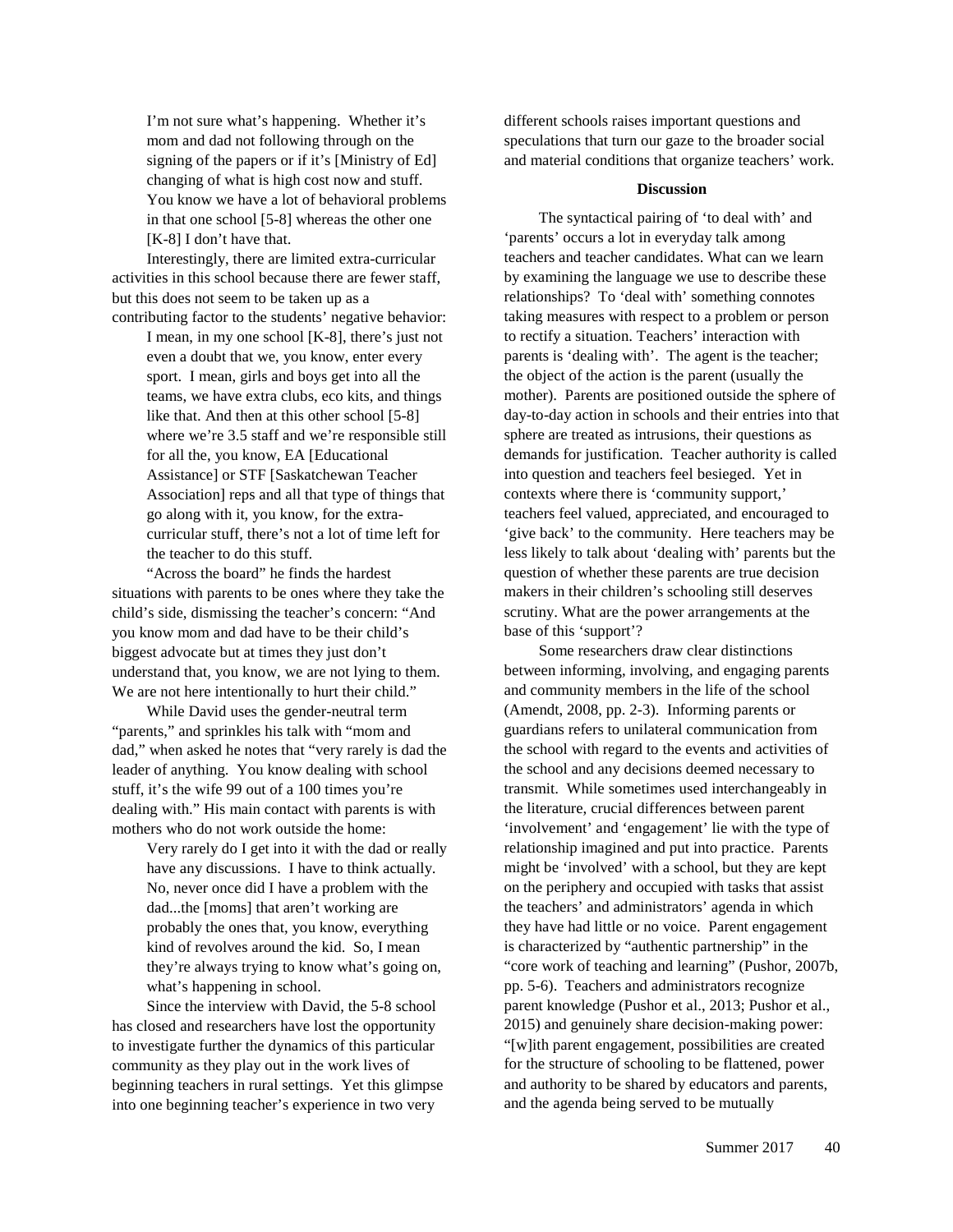determined and mutually beneficial" (Pushor & Ruitenberg, 2005, p. 13). Further Pushor (2007b) argues:

> While it is important to engage parents on the school landscape, it is equally important for educators to move comfortably in the worlds of families and communities, off the school landscape. It is when these boundaries between school, home, and community become permeable and multidirectional that the creation of a shared world which supports and nurtures children is realized. (p. 6)

The extent to which there was a 'shared world' between educators and families in either of the schools in which David taught is questionable, but one school does seem to be more amenable to and appreciative of involving (if not engaging) parents. An area that would be interesting to explore with David and other teachers further is how parents, particularly those who live in poverty, may work to resist the sorting and labelling of their children into special needs categories which may be seen as further limiting their opportunities (see, for example, Holcomb-McCoy & Bryan, 2010). The medical criteria for the assessment of ADHD, dependent as it is on qualitative measures of hyperactivity, impulsivity, and inattention (Biel &McGee, 2011), may lead to medication of behavior that is a reflection of other issues and problems including socio-economic conditions and the regimens of school (Robinson, 2011).

What gender relations are masked by using gender neutral terms? If mothers are indeed more active in their children's schooling, then how might educators develop a more nuanced and critical understanding of this work and problematize the absence of fathers? David's recognition that he rarely interacts with dads around school-related concerns is consistent with the findings of Griffith's and Smith's (2005) sociological analysis. Their study makes visible the relationship of mothering work and schooling, showing how "mothering work contributes to the workings of the school system and is also organized by it" (p. 2). Using an institutional ethnographic approach to investigate the broader social relations or "ruling relations" (p.40) that organize everyday lives, they reveal the multi-faceted nature of unpaid mothering work which contributes to the educational work of schools and upon which schools depend to be considered successful: "Where such resources are plentiful in a given community,

the school moves toward the educational ideal of an effective learning environment for all children" (p. 3). However, the capacity of mothers or fathers to contribute to the educational work of schools depends on a host of factors related to labour force participation and social class, and the limited time and resources of parents in some communities to do this unpaid work further fuels what Griffith and Smith call "an engine of inequality" in public education (p. 9). In those rural communities where farm work needs to be supplemented by waged labour in order to earn a living, the capacity of parents to be involved in children's schooling would be further limited.

Mothering work is amorphous and allencompassing involving the coordination of family schedules to align with school schedules, making sure students arrive at school on time, properly rested and well-nourished, in appropriate clothing, with prepared or arranged lunches and necessary materials, as well as having safe after-school supervision. Then there is the pedagogical work of providing children with activities at home or in the community to promote school readiness knowledge, age-appropriate skills, and personal development; oversight of their homework; and school-involvement activities such as fundraising or volunteering in the classroom. The institutional and discursive management of this taken-for-granted work is largely invisible, as is the work itself, except when it is not done, or done in a way that irritates teachers and administrators as appears to be the case in David's 5- 8 school.

Griffith and Smith (2005) describe "the mothering discourse" as elaborated over the latenineteenth and twentieth century with the emergence of the middle class, and which positions professionals as the authorities on appropriate mothering and positions mothers as either good or bad in relation to the professionals' standards as diffused through texts, advice pamphlets, and other media (pp. 33-41). Educators have contributed to these nebulous yet inflexible standards of adequate parenting which assign disproportionate responsibility to mothers. Problems that children experience in school are more often viewed as stemming from the home or the children themselves rather than from practices within the school (Oakes, 2005, xvi). Griffith and Smith (2005) argue that "[t]he mothering discourse makes no concessions to variations in the practical and material contexts of mothering work or to the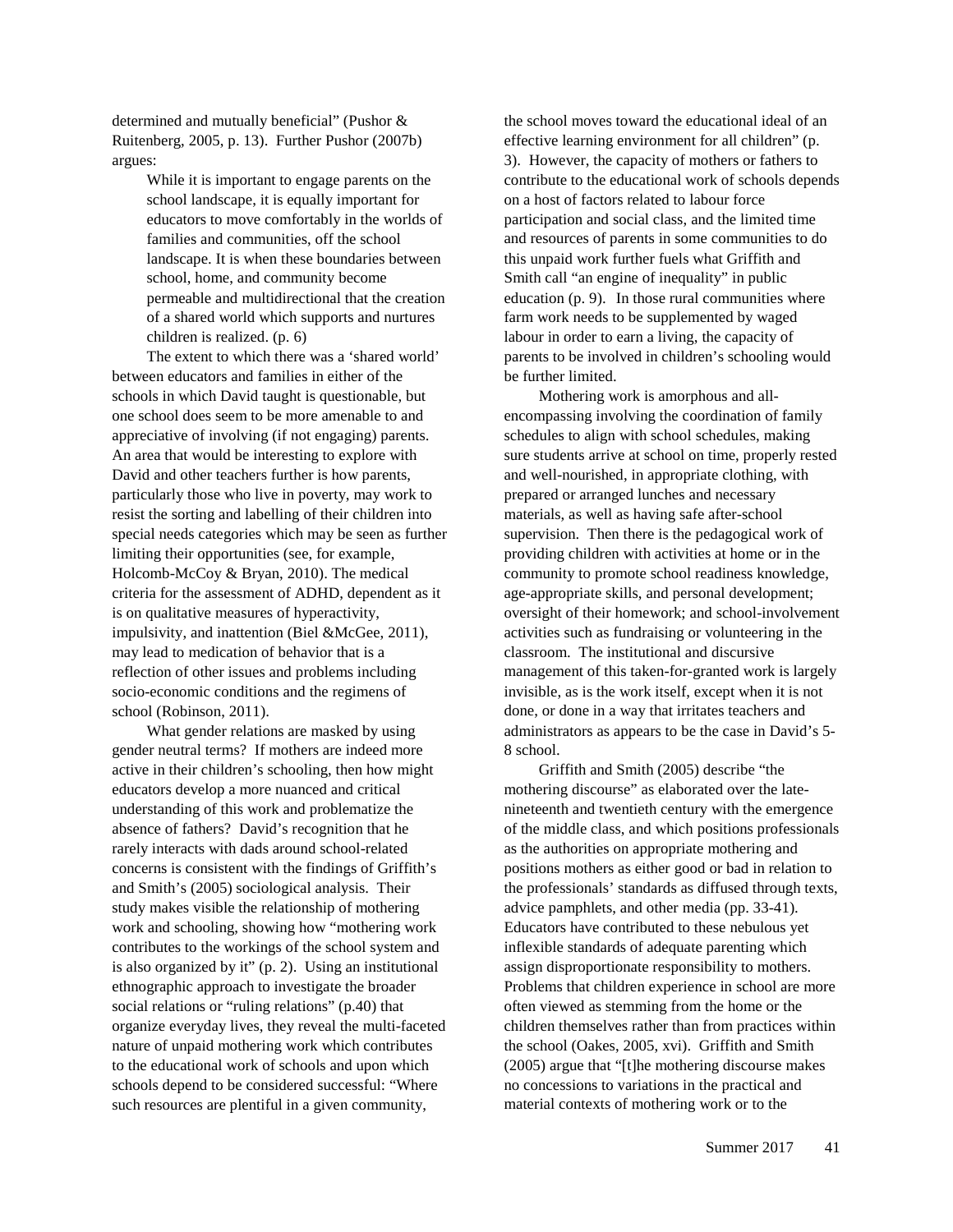realities of a mother's ability to control the school situation in which her child works during the day" (p.39).

As David notes, the mothers in the community of the 5-8 school not only did not have control over the daily routines and activities of the school, they had no control over the future existence of the school. The centrality of the school in the life of rural communities is well documented (see literature reviewed by Oncescu & Giles, 2014, pp. 298-301). David's assessment that the decision about school closure was exacerbating tensions with parents in that community is reasonable. In addition to concern about their children's well-being and anticipation of difficulties commuting to and integration into a more distant school, the mothering work associated with this change could only intensify. The reaction of administrators and teachers was to withdraw and hunker down. While this reaction is understandable, it is not the most productive for the school learning environment. While David is cognizant of the higher level of poverty in this community, little is known about what accounts for the economic disparity between the two closely-situated communities. One wonders if an approach that focused on community strengths, revitalization, and resilience might have been more efficacious; however, it is easy to make judgements from outside the fray.

The study conducted by Martin, Dolmage, and Sharpe (2012) which includes veteran teachers indicates that "problems with parents" was the most common issue reported in teacher descriptions of their "worst experiences" (p.19). These researchers called for specific policies and procedures in schools to manage teacher-parent interactions including structuring interviews so that teachers are never alone in a room with a parent (p.19). Clearly, teacher parent relations are in need of fresh perspectives and deeper study than can be provided here; however, the material conditions of both teachers' and parents' work is an important starting place, and consideration as to how these conditions may vary in rural contexts is vital.

Griffith and Smith (2005) discuss what they refer to as the "new regime of accumulation" that occurred over the twenty-year course of their research during which the global movement of capital, free market policies, and communication technologies have dramatically restructured labor force participation towards high unemployment and/or casual, insecure work, as well as reduced state

funding to public institutions (p. 128). Neoliberal economic policies have conjoined with neoconservative discourse to highlight individual and familial responsibility for social problems and to retreat from state intervention and collective responses. Educational reform, in tandem with reductions in funding, has shifted from a focus on equality to one of excellence and global competitiveness (Oakes, 2005, xvi). The impact on teachers' work is profound as high-stakes performance testing and other accountability measures direct teacher attention to teaching for the test. Drawing on the work of Gabbard (2008) and Hursh (2008), Costigan (2014) describes the current educational reform movement as "the ocean in which all educators and education researchers now swim, and it is generally agreed that this is a neoliberal, depersonalized, corporate-type of thinking applied to education, with all the apparatus of measuring, preoccupation with a numbers-based audit culture, and maintaining accountability through sanctions" (p.4). While the policies and practices associated with America's No Child Left Behind movement and its sequelae have not been taken up with the same intensity in Canadian provinces, in Saskatchewan "Lean management" programs are informing government priorities in the public sector (Kinsman et al, 2014; Moraros, Lemstra, & Nwankwo 2016; PricewaterhouseCoopers, 2014) with attendant concern about the effects on workload and the professional autonomy of teachers in the case of K-12 Education (Froese-Germain, 2004; Saskatoon Teachers Federation, 2014a). It is telling that studies that include long-term career teachers report similar challenges as beginning teachers with teachers' multiple roles, student needs and challenging behavior, heavy workloads, insufficient time, and issues with parents figuring prominently (Martin, Dolmage, & Sharpe, 2012, 18-20; see also, Berry, Smylie, & Fuller, 2008; Freiler, et al., 2012; Leithwood, 2006; Saskatoon Teachers' Federation, 2014b).

#### **Conclusion**

What does all this mean for beginning teachers in rural contexts? David's experience is in many ways typical of the beginning teachers in this study: backdoor connection to employment, intense involvement, blurring of the professional and personal. His account of two schools as different as "day and night" helps us as researchers and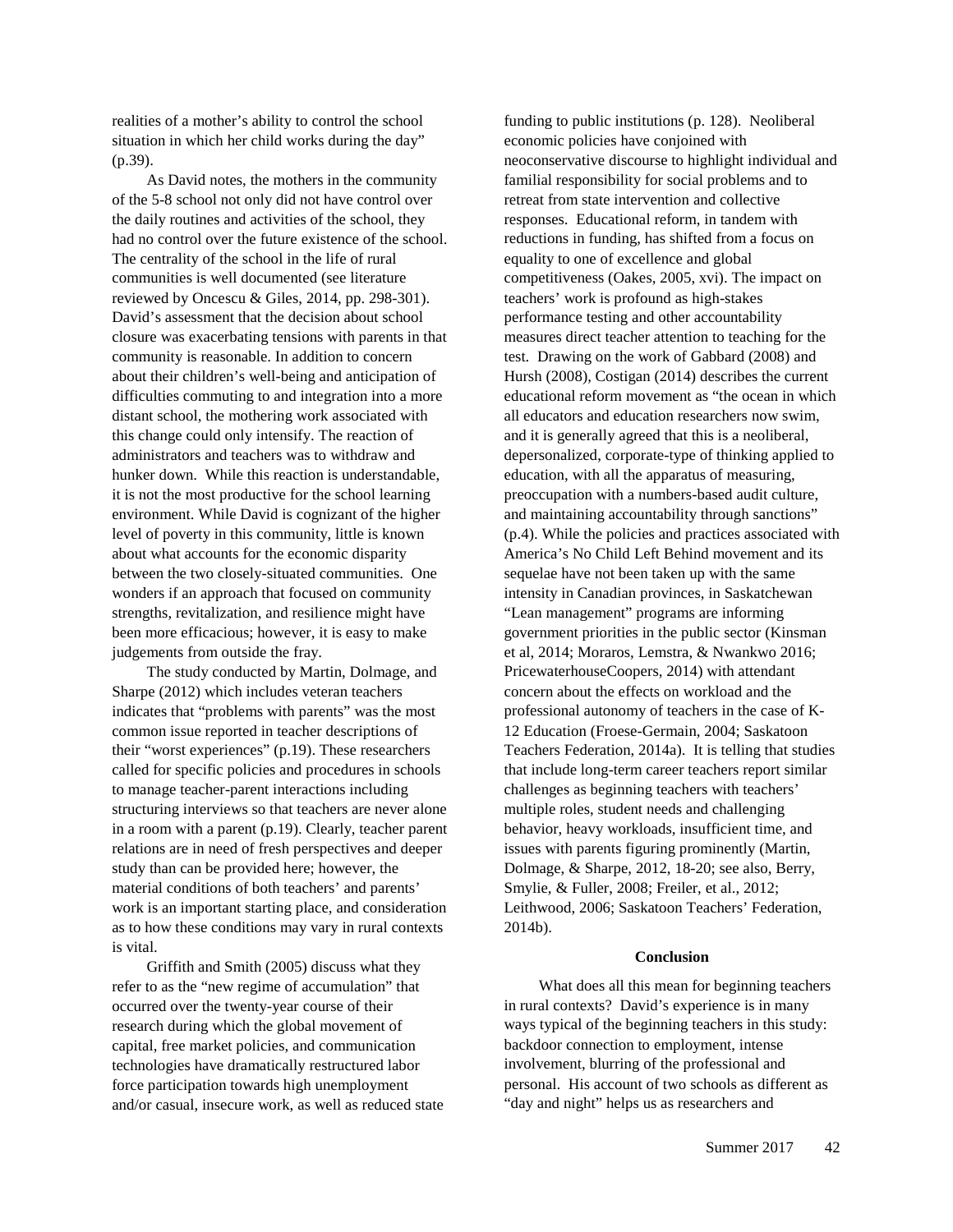professional supporters to focus more broadly on the institutional context and material conditions of teachers' work as well as parents' work, the boundaries of which have been redrawn and reshaped by neoliberal economic policies and the erosion of public funding. His story underscores the diverse contexts of rural schools in Saskatchewan as documented by Hellsten, McIntyre, and Prytula (2011), and directs researchers to consider different lines of inquiry in the search for explanations.

The discourse of school effectiveness that David draws on to make sense of the differences in his two schools may be as impervious to shifting social and material conditions as the discourse of mothering. A research approach such as institutional ethnography begins with people's experience in an institutional setting but moves to an investigation of their work as sequenced activities related to and coordinated by the work of a number of institutions in often invisible or taken-for-granted ways (Griffith & Smith, 2005, pp.124-5). If we look beyond the experience of beginning teachers to how that experience is discursively and institutionally organized and dependent on the work of others such as parents (usually mothers), then we can develop a nuanced appreciation of the complexities of learning to teach attuned to variation in social class and local circumstances.

While the processes of teacher induction are important, research that takes up the larger social and

economic forces organizing life within rural communities including teachers' work can yield differentiated perspectives that generate locallycalibrated recommendations. Such an approach is consistent with a focus "on the education and socialization of new teachers and their ecological understanding of *where they live*" (Costigan, 2014, p.3, emphasis in original). The recent special issue of *Teacher Education Quarterly* (2014) reaffirms the importance of "the personal, autobiographical, and ecological understandings of learning to teach" (Costigan, 2014, p. 6) as told through the stories of the people who are doing it. Their stories and the concepts incorporated in them are tested through "encountering the world" over the length of a career such that "the ongoing narrative of understanding is solidified, modified, or abandoned" (p.4). As David moves through his career, he will continue to work to make sense of the teaching and learning landscape and test his ideas through encounters with the world. As researchers, these renderings of experience become points of entry into examination of the social relations that organize and shape that world.

Research group: Laurie-Ann M. Hellsten, PI; Gwen Dueck; Bruce Karlenzig; Stephanie Martin; Dianne Miller; Janet McVittie; and Cecilia Reynolds. We acknowledge support of the Social Science and Humanities Research Council of Canada.

#### **References**

- Amendt, T. (2008). *Involvement to engagement: Community education practices in a suburban elementary school and an inner-city community schoo*l (Master's thesis, University of Saskatchewan, Canada). Retrieved from [http://ecommons.usask.ca/handle/10388/etd-](http://ecommons.usask.ca/handle/10388/etd-03192008-140125)[03192008-140125](http://ecommons.usask.ca/handle/10388/etd-03192008-140125)
- Angus, C. (2015). *Children of the broken treaty: Canada's lost promise and one girl's dream*. Regina, SK: University of Regina Press.
- Ares Abalde, M. (2014). *School size policies: A literature review*. OECD Education Working Papers No. 106. Paris: Organization for Economic Cooperation and Development (OECD).

doi:<http://dx.doi.org/10.1787/5jxt472ddkjl-en>

Berry, B., Smylie, M., & Fuller, E. (2008). Understanding teacher working conditions: A review and look to the future. Retrieved from the Center for Teaching Quality website: [http://www.teachingquality.org/sites/default/file](http://www.teachingquality.org/sites/default/files/Understanding%20Teacher%20Working%20Conditions-%20A%20Review%20and%20Look%20to%20the%20Future.pdf) [s/Understanding%20Teacher%20Working%20](http://www.teachingquality.org/sites/default/files/Understanding%20Teacher%20Working%20Conditions-%20A%20Review%20and%20Look%20to%20the%20Future.pdf) [Conditions-](http://www.teachingquality.org/sites/default/files/Understanding%20Teacher%20Working%20Conditions-%20A%20Review%20and%20Look%20to%20the%20Future.pdf) [%20A%20Review%20and%20Look%20to%20](http://www.teachingquality.org/sites/default/files/Understanding%20Teacher%20Working%20Conditions-%20A%20Review%20and%20Look%20to%20the%20Future.pdf)

Biel, M.G. & McGee, M.E. (2011). Assessment of Attention-deficit Hyperactivity Disorder. *Pediatric Annals, 40*(10), 493-498.

[the%20Future.pdf](http://www.teachingquality.org/sites/default/files/Understanding%20Teacher%20Working%20Conditions-%20A%20Review%20and%20Look%20to%20the%20Future.pdf)

Bollman, R.D., & Clemenson, H.A. (2008). Structure and change in Canada's rural demography: An update to 2006. *Rural and Small Town Canada Analysis Bulletin, 7*(7). Catalogue no. 21-006- X. Archived on Statistics Canada website: [http://www.statcan.gc.ca/pub/21-006-x/21-006](http://www.statcan.gc.ca/pub/21-006-x/21-006-x2007007-eng.pdf) [x2007007-eng.pdf](http://www.statcan.gc.ca/pub/21-006-x/21-006-x2007007-eng.pdf)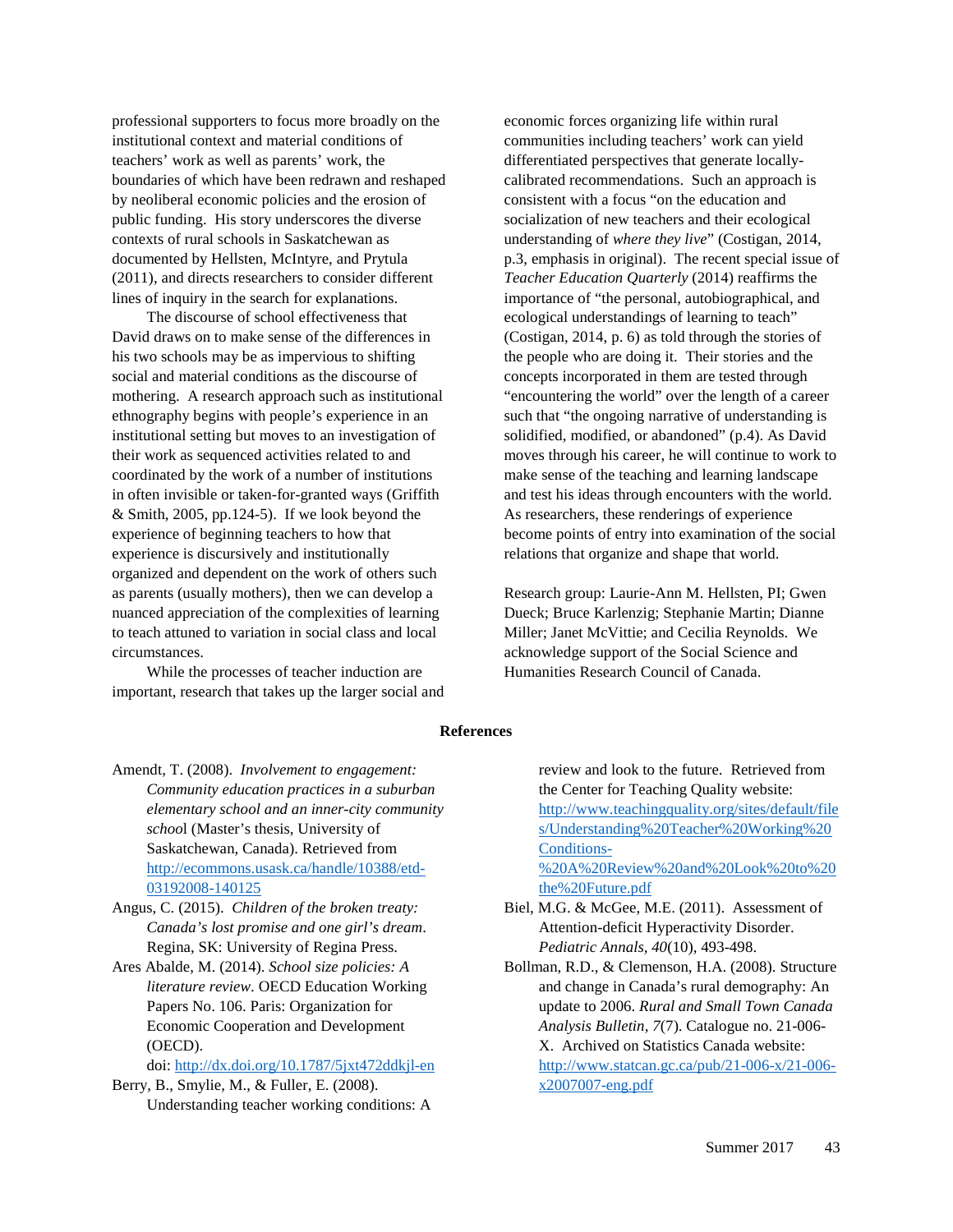Boyatzis, R.E. (1998). *Transforming qualitative information: Thematic analysis and code development*. Thousand Oaks, CA: Sage.

Braun, V., & Clarke, V. (2006). Using thematic analysis in psychology. *Qualitative Research in Psychology, 3*(2), 77-101.

Corbett, M. (2007). *Learning to leave: the irony of schooling in a coastal community*. Black Point, NS: Fernwood.

Costigan, A. T. (2014). Ecological perspectives of learning to teach: Introduction to a special issue of Teacher Education Quarterly. *Teacher Education Quarterly, 41*(1), 3-8. Retrieved from

[http://search.proquest.com/docview/176282728](http://search.proquest.com/docview/1762827281?accountid=14739) [1?accountid=14739](http://search.proquest.com/docview/1762827281?accountid=14739) 

Creemers, B.P.M. & Reezig, G.J. (1997). School effectiveness and school improvement: Sustaining links. *School Effectiveness and School Improvement, 8*(4), 396-429. doi: 10.1080/0924345970080402

Draper, S. (2000). *Teaching from the heart: Reflections, encouragement, and inspiration*. Portsmouth, NH: Heinemann.

Fantilli, R.D. & McDougall, D.E. (2009). A study of novice teachers: Challenges and supports in the first years. *Teaching and Teacher Education, 25*, 814-825.

*First Nations elementary and secondary schools*. (n.d). Retrieved July 3, 2017, from Indigenous and Northern Affairs Canada (formerly Aboriginal Affairs and Northern Development Canada) website: [https://www.aadnc](https://www.aadnc-aandc.gc.ca/eng/1100100033676/1100100033677)[aandc.gc.ca/eng/1100100033676/11001000336](https://www.aadnc-aandc.gc.ca/eng/1100100033676/1100100033677) [77](https://www.aadnc-aandc.gc.ca/eng/1100100033676/1100100033677)

Freiler, C., Hurley, S., Canuel, R., McGahey, B., Froese-Germain, B., & Riel, R. (2012). *Teaching the way we aspire to teach: Now and in the future*. Toronto, ON: Canadian Education Association and Canadian Teachers Federation.

Froese-Germain, B. (2004). *Educational accountability with a human face*. Ottawa, ON: Canadian Teachers Federation.

Gourneau, B. (2014). Challenges in the first year of teaching: Lessons learned in an elementary education resident teacher program. *Contemporary Issues in Education Research* (Online), *7*(4), 299-318. Retrieved from [http://search.proquest.com/docview/161302707](http://search.proquest.com/docview/1613027079?accountid=14739) [9?accountid=14739](http://search.proquest.com/docview/1613027079?accountid=14739)

Griffith, A. & Smith, D. (2005). *Mothering for schooling*. New York: Routledge.

Gruwell, E. (2007). *Teach with your heart: Lessons learned from the Freedom Writers*. New York: Broadway Books.

Hebert, E., & Worthy, T. (2001). Does the first year of teaching have to be a bad one? A case study of success. *Teaching and Teacher Education, 17*, 897-911.

Hellsten, L., McIntyre, L. & Prytula, M. (2011). Teaching in rural Saskatchewan: First year teachers identify challenges and make recommendations. *Rural Educator, 32*(3), 11- 21.

Holcomb-McCoy, C., & Bryan, J. (2010). Advocacy and empowerment in parent consultation: Implications for theory and practice. *Journal of Counseling and Development: JCD, 88*(3), 259- 268. Retrieved from [http://search.proquest.com/docview/519490148](http://search.proquest.com/docview/519490148?accountid=14739) [?accountid=14739](http://search.proquest.com/docview/519490148?accountid=14739)

- Intrator, S. (2002). *Stories of the courage to teach: Honoring the teacher's heart*. San Francisco, CA: Jossey-Bass.
- Kinsman, L., Rotter, T., Stevenson, K., Bath, B., Goodridge, D., Harrison, L. …& Westhorp, G. (2014). "The largest Lean transformation in the world": The implementation and evaluation of Lean in Saskatchewan healthcare. *Healthcare Quarterly, 17*(2), 29-32.

Kirk, J. (2008). *An examination of school division restructuring in Saskatchewan*. Research report #08-03. Regina, SK: Saskatchewan School Boards Association.

Leithwood, K. (2006). *Teaching working conditions that matter: Evidence for change.* Toronto, ON: Elementary Teachers Federation of Ontario.

MacDonald, D. (1999). Teacher attrition: A review of the literature*. Teaching and Teacher Education 15*(8), 835-848.

Martin, R.R., Dolmage, R., & Sharpe, D. (2012). *Seeking wellness: Descriptive findings from the survey of the worklife and health of teachers in Regina and Saskatoon*. Saskatoon, SK: Saskatchewan Teachers' Federation. Retrieved from Saskatchewan Teachers' Federation website:

[https://www.stf.sk.ca/portal.jsp?Sy3uQUnbK9L](https://www.stf.sk.ca/portal.jsp?Sy3uQUnbK9L2RmSZs02CjV3Jh9YwRCfE6GxQHQpP6toQ=F) [2RmSZs02CjV3Jh9YwRCfE6GxQHQpP6toQ=](https://www.stf.sk.ca/portal.jsp?Sy3uQUnbK9L2RmSZs02CjV3Jh9YwRCfE6GxQHQpP6toQ=F) [F](https://www.stf.sk.ca/portal.jsp?Sy3uQUnbK9L2RmSZs02CjV3Jh9YwRCfE6GxQHQpP6toQ=F)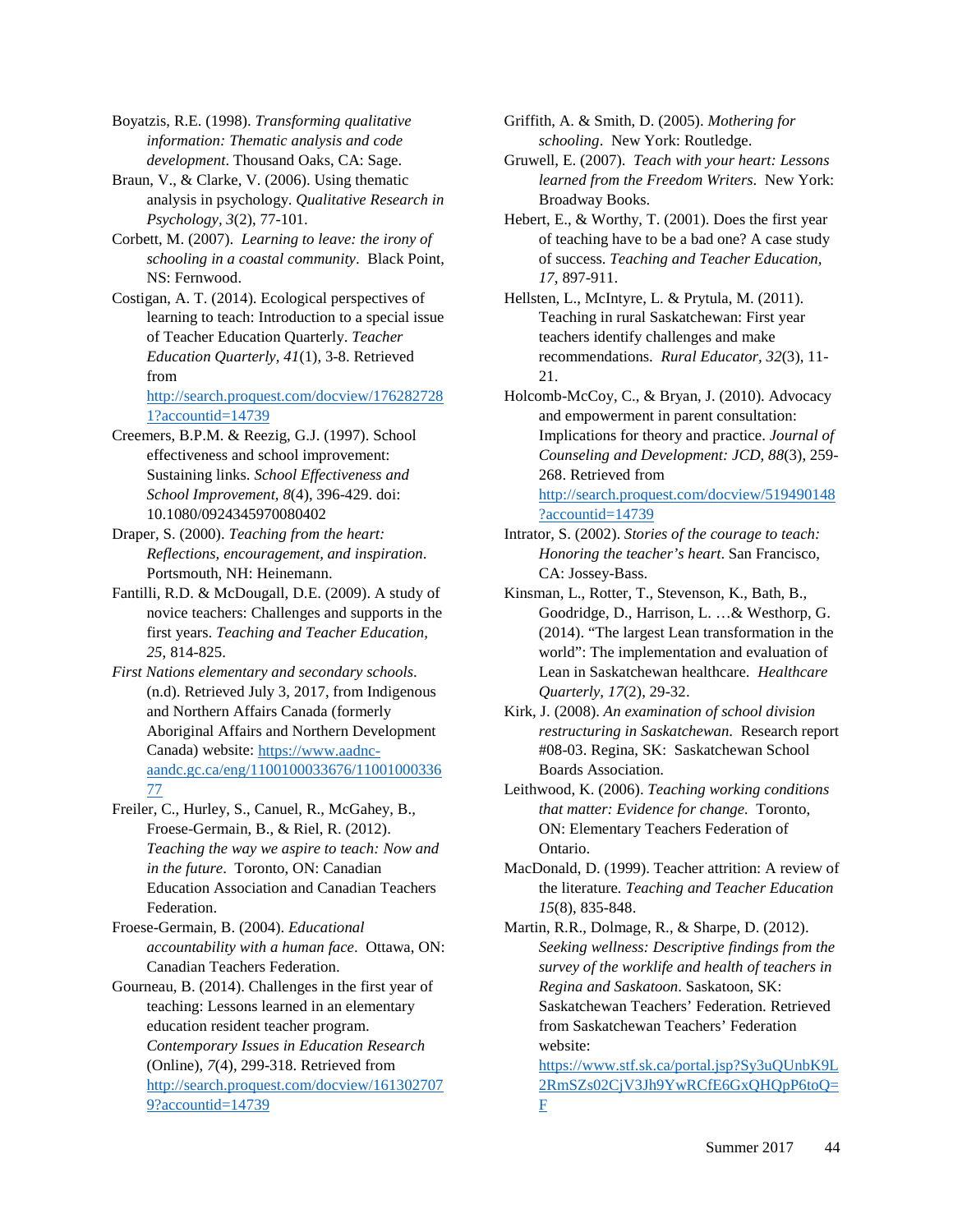Moraros, J., Lemstra, M., Nwankwo, C. (2016). Lean interventions in healthcare—do they actually work? A systematic literature review. *International Journal for Quality in Healthcare*, 150-165. doi: 10.1093/intqc/mzv123

Oakes, J. (2005). *Keeping track: How schools structure inequality*. 2nd edition. New Haven, CT & London, UK: Yale University Press.

Okhremtchouk, I.S., Jiménez, R.M., Rosa. R., Porter, S.G., Bhand, N., Cramer, M., Lang, G., Magill, K., Mathrole, R., & Poulin, K. (2015). From student teachers to teachers of students: Beginning teachers' journeys from pre-service to the classroom. *Creative Education, 6*, 331- 337.<http://dx.doi.org/10.4236/ce.2015.63031>

Oncescu, J., & Giles, A. (2014). Rebuilding a sense of community through reconnection: The impact of a rural school's closure on individuals without school-aged children. *The Journal of Rural and Community Development, 9*(3), 295– 318.

Palmer, P. (2007). *The courage to teach: Exploring the inner landscape of a teacher's life*. San Francisco, CA: Jossey-Bass.

PricewaterhouseCoopers. (2014). *Education matters*  $(5<sup>th</sup>$  edition). Author. Retrieved from [https://www.pwc.com/ca/en/public-sector](https://www.pwc.com/ca/en/public-sector-government/publications/pwc-education-matters-fifth-edition-2014-11-en.pdf)[government/publications/pwc-education](https://www.pwc.com/ca/en/public-sector-government/publications/pwc-education-matters-fifth-edition-2014-11-en.pdf)[matters-fifth-edition-2014-11-en.pdf](https://www.pwc.com/ca/en/public-sector-government/publications/pwc-education-matters-fifth-edition-2014-11-en.pdf)

Pushor, D. (2007a). Welcoming parents: Educators as guest hosts on school landscapes. *Education Canada, 47*(4), 6-11.

Pushor, D. (2007b). *Parent engagement: Creating a shared world*. Invited research paper to the Ontario Education Research Symposium January 18-20. Retrieved from [http://ecadmin.wdfiles.com/local--files/ecfe-2-](http://ecadmin.wdfiles.com/local--files/ecfe-2-01/Parent%20Engagement%20-%20Creating%20a%20Shared%20World.pdf) [01/Parent%20Engagement%20-](http://ecadmin.wdfiles.com/local--files/ecfe-2-01/Parent%20Engagement%20-%20Creating%20a%20Shared%20World.pdf) [%20Creating%20a%20Shared%20World.pdf](http://ecadmin.wdfiles.com/local--files/ecfe-2-01/Parent%20Engagement%20-%20Creating%20a%20Shared%20World.pdf)

Pushor, D. & Parent engagement collaborative. (2013). *Portals of promise: Transforming beliefs and practices through a curriculum of parents*. Rotterdam, NL: Sense publishers.

Pushor, D. & Parent engagement collaborative II (2015). *Living as mapmakers: Charting a course with children guided by parent knowledge*. Rotterdam, NL: Sense Publishers.

Pushor, D., Ruitenberg, C., with co-researchers from Princess Alexandra Community School. (November 2005). *Parent engagement and leadership*. Research report, project #134.

Saskatoon, SK: Dr. Stirling McDowell Foundation for Research into Teaching.

Renihan, F.I., & Renihan, P.J. (1989). School improvement: Second generation issues and strategies. In B.P.M. Creemers, T.A. Peters, & D. Reynolds (Eds.), *School effectiveness and school improvement* (pp. 365-377). Amsterdam/Lisse: Swets & Zeitlinger.

Renihan, P. & Renihan, F. (July 1991). School effectiveness and smallness…*The School Trustee*, 20-23.

Robinson, K. (04/13/11). *Changing education paradigms*. RSA Animate. Retrieved from <http://sirkenrobinson.com/watch/>

Romano, M., & Gibson, P. (2006). Beginning teacher successes and struggles: An elementary teacher's reflections on the first year of teaching. *The Professional Educator, 2*(1), 1- 16. Retrieved from https://eric.ed.gov/?id=EJ773848\

Sackney, L., Walker, K., & Hajnal, V. (1998). Leadership, organizational learning, and selected factors relating to the institutionalization of school improvement initiatives. *Alberta Journal of Educational Research, 44*(1), 70-81. Retrieved from http://search.proquest.com/docview/228616832 ?accountid=14739

*Sask school divisions announce 14 closures*. (May 08, 2007). Retrieved from Canadian Broadcasting Corporation website: [http://www.cbc.ca/news/canada/saskatchewan/s](http://www.cbc.ca/news/canada/saskatchewan/sask-school-divisions-announce-14-closures-1.655750) [ask-school-divisions-announce-14-closures-](http://www.cbc.ca/news/canada/saskatchewan/sask-school-divisions-announce-14-closures-1.655750)[1.655750](http://www.cbc.ca/news/canada/saskatchewan/sask-school-divisions-announce-14-closures-1.655750)

Saskatchewan Teachers Federation. (February, 2014a). *Education Sector Planning: Submission to the Ministry*. Saskatoon, SK: Author. Retrieved from STF website:

[https://www.stf.sk.ca/portal.jsp?Sy3uQUnbK9L](https://www.stf.sk.ca/portal.jsp?Sy3uQUnbK9L2RmSZs02CjV3Jh9YwRCfE6w9LXwT/TnxY=F) [2RmSZs02CjV3Jh9YwRCfE6w9LXwT/TnxY=](https://www.stf.sk.ca/portal.jsp?Sy3uQUnbK9L2RmSZs02CjV3Jh9YwRCfE6w9LXwT/TnxY=F) [F](https://www.stf.sk.ca/portal.jsp?Sy3uQUnbK9L2RmSZs02CjV3Jh9YwRCfE6w9LXwT/TnxY=F)

Saskatchewan Teachers Federation. (February, 2014b). *Education Sector Planning: Teacher engagement with the Ministry of Education*. Saskatoon, SK: Author. Retrieved from STF website:

[https://www.stf.sk.ca/portal.jsp?Sy3uQUnbK9L](https://www.stf.sk.ca/portal.jsp?Sy3uQUnbK9L2RmSZs02CjV3Jh9YwRCfE6UJ/MJdEAOhA=F) [2RmSZs02CjV3Jh9YwRCfE6UJ/MJdEAOhA=](https://www.stf.sk.ca/portal.jsp?Sy3uQUnbK9L2RmSZs02CjV3Jh9YwRCfE6UJ/MJdEAOhA=F) [F](https://www.stf.sk.ca/portal.jsp?Sy3uQUnbK9L2RmSZs02CjV3Jh9YwRCfE6UJ/MJdEAOhA=F)